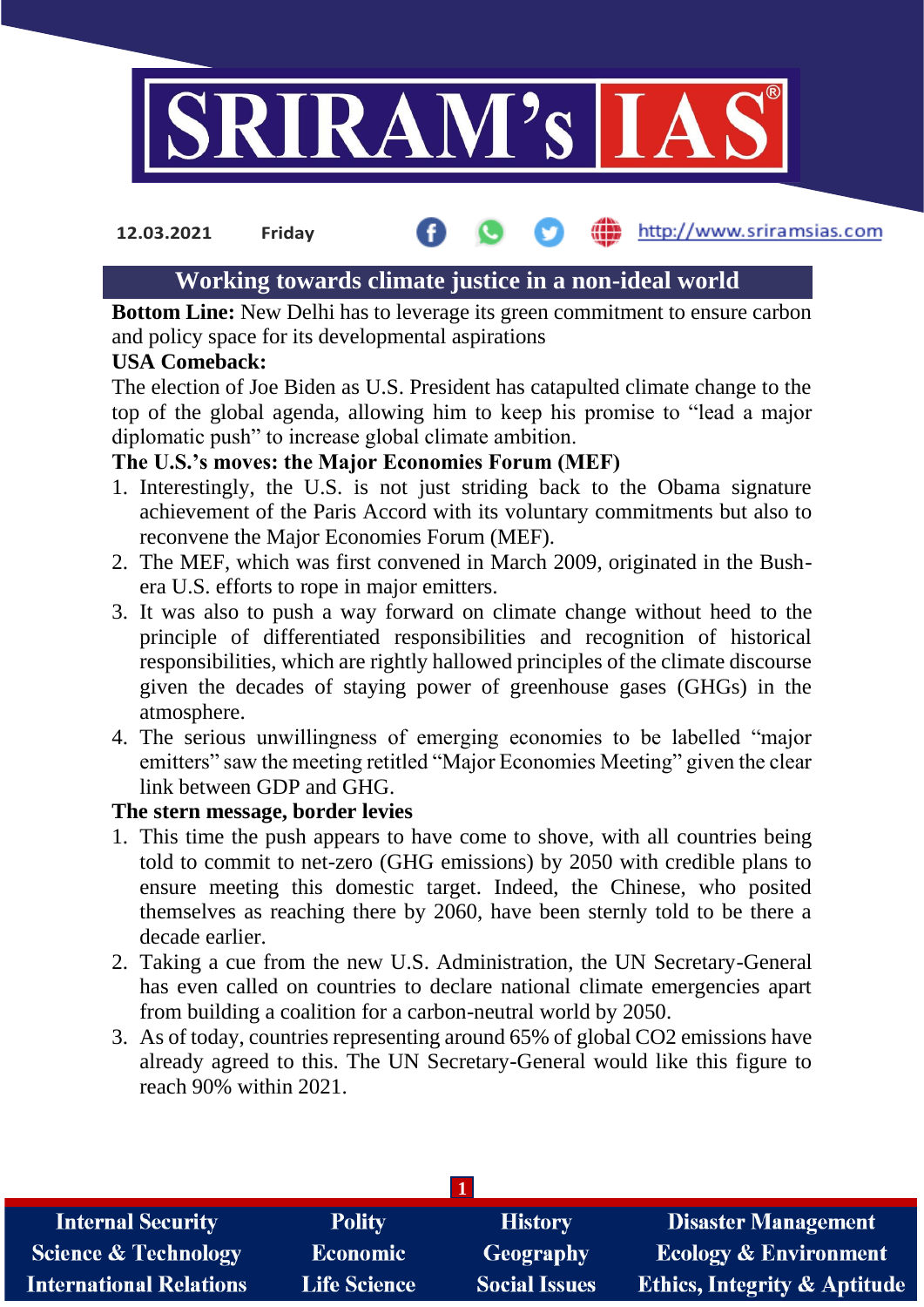

http://www.sriramsias.com

# **Disregarding the Development Level and Historical responsibilities**

- 4. Historical responsibilities and differentiation, obviously, have no place in this discourse; but neither does the level of development. India, with its huge population and now one of the world's largest economies, can easily be in the crosshairs of such a discourse no matter its extraordinarily small carbon footprint in per-capita terms and huge development imperatives.
- 5. Adding to the challenges of this proposed global goal is the distinct possibility of the EU imposing carbon border levies on those who do not take on high carbon cut-down targets and do so unilaterally if there is no global agreement.
- 6. While as of now the U.S. Administration appears ambivalent on these border levies, the possibility of their coming around cannot be ruled out. In such a scenario, the World Trade Organization rules that presently exclude the use of tariffs on environmental grounds will certainly get modified.

### **A fund pay-in idea**

**12.03.2021 Friday**

- 1. The issue of money, especially the lack of it, is a perennial one in the climate discourse.
- 2. In this context, Raghuram Rajan has recently put forward a proposal for India to consider — it calls on countries to pay into a global fund amounts based on their carbon emissions over and above the global per-capita average of five tons. This obviously disincentives coal in a big way while incentivising renewables.
- 3. Those above the global average would pay, while those below would receive the monies. While this would suggest certain equity, it may be unacceptable to the developed countries even though Mr Rajan has gone along with the drumbeat to forget historical responsibility.
- 4. As far as India is concerned, for starters, such a proposal may appear attractive as India today has a per capita CO2 emission of only 2 tons and is a global record-setter in pushing renewables.

## **Problems with the fund pay-in idea**

- 1. Real politics may not allow a major economy to benefit from such fund flows or indeed even be the recipient of any form of concessional climate finance.
- 2. Moreover, the long-term implications of such a proposal in a setting of a sharply growing economy and reliance on coal-produced electricity for several decades require examination in detail. And then, of course, there are alternatives such as emission trading.

| <b>Internal Security</b>        | <b>Polity</b>       | <b>History</b>       | <b>Disaster Management</b>              |  |  |  |
|---------------------------------|---------------------|----------------------|-----------------------------------------|--|--|--|
| <b>Science &amp; Technology</b> | <b>Economic</b>     | <b>Geography</b>     | <b>Ecology &amp; Environment</b>        |  |  |  |
| <b>International Relations</b>  | <b>Life Science</b> | <b>Social Issues</b> | <b>Ethics, Integrity &amp; Aptitude</b> |  |  |  |